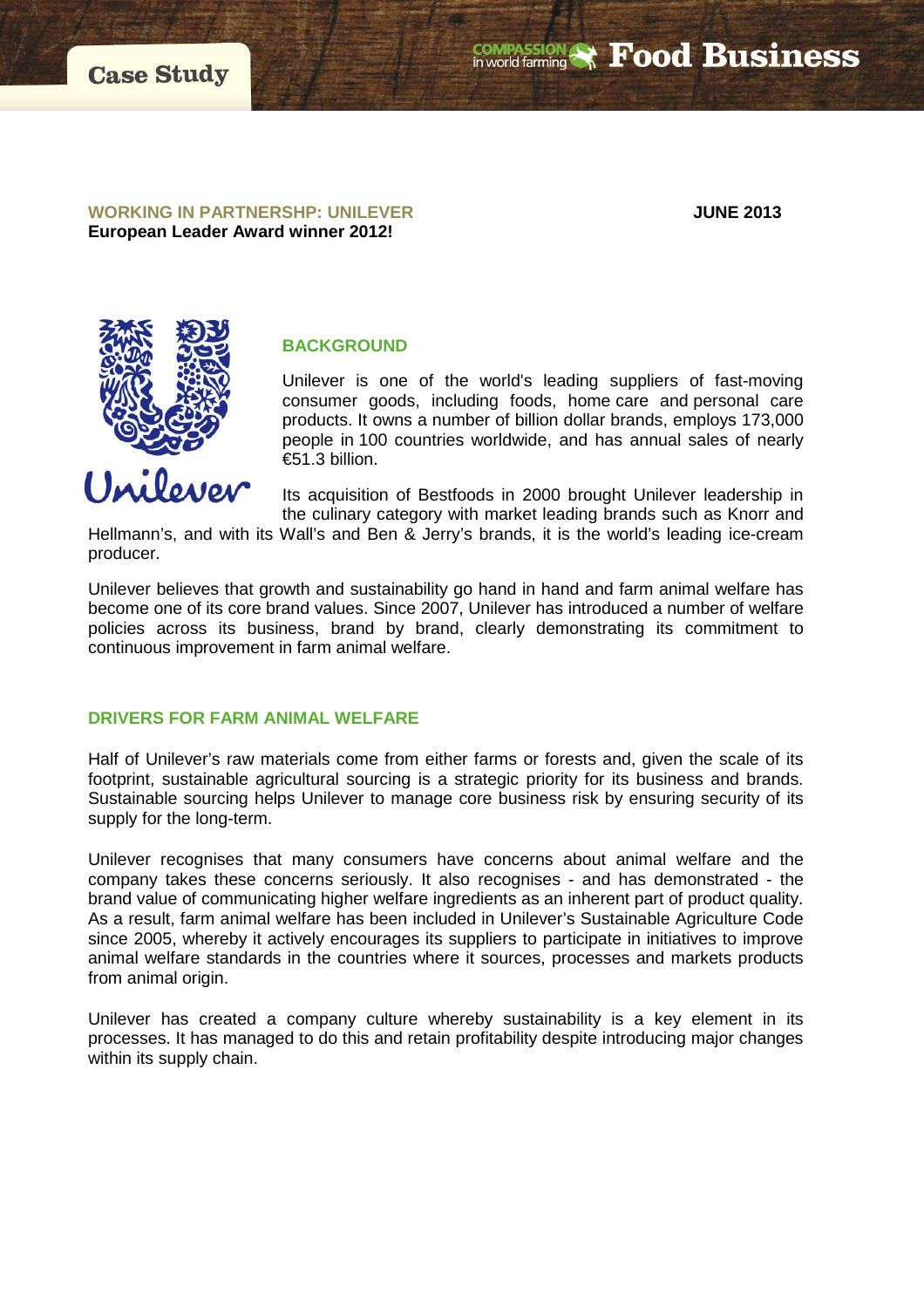#### **POLICY OR COMMITMENT IN FARM ANIMAL WELFARE**

In November 2010, Unilever introduced its Sustainable Living Plan, committing to a ten year journey towards sustainable growth right across its business, setting out key sustainability targets for its direct operations, suppliers and distributors.

One of the three key outcomes of its Sustainable Living Plan is to source 100% of its agricultural raw materials sustainably by 2020. To meet this target, Unilever is working closely with all of its suppliers to encourage good animal welfare practices and improvement programmes, as well as ensuring that its suppliers comply with legal requirements and accepted industry standards with respect to animal welfare.

Since 2007, Unilever has been developing animal welfare criteria as part of its sustainable sourcing programme in partnership with Compassion. These criteria address issues such as housing, hygiene, feeding and feed, health management and the management of antibiotics, water supply, mutilations, transport, slaughtering practices and traceability. Unilever's working method for monitoring and improving animal welfare is based on the ['Five Freedoms'](http://www.compassioninfoodbusiness.com/wp-content/uploads/2012/12/What_is_Welfare_InfoSheet_FINAL.pdf)

Taking into account the volumes purchased, Unilever has been tackling welfare issues across its business, brand-by-brand. Eggs and dairy are vital ingredients in many of its products so Unilever has focused on these ingredients within its current sustainable sourcing programme.

Unilever has made a policy commitment to source only cage-free eggs for all of its mayonnaises and dressings in Europe, including its market leading brands, Hellmann's, Amora and Calvé. Continuing its roll-out of cage-free products, in 2010 Hellmann's in North America launched a Light mayonnaise using cage-free eggs.

Unilever's Ben & Jerry's ice cream brand has been using only free-range eggs in Europe since 2004 and by the end of 2011, 99% of all eggs used in its ice cream mix worldwide were cagefree.

As well as addressing the welfare of laying hens, Unilever has also committed to putting the welfare of dairy cows at the centre of its sourcing strategy through its Ben & Jerry's Caring Dairy programme. It is also actively campaigning for better welfare rules, including good housing, good feeding, good health, and the ability to express appropriate behaviors, for all dairy cows across Europe.

Through its Unox brand, Unilever has also started to introduce higher welfare into its chicken supply chain, addressing welfare issues such as the growth rate, stocking density and enrichment for broiler chickens.

#### **RESEARCH AND IMPLEMENTATION**

#### **Cage-free eggs in mayonnaise**

Unilever's leading brands, Hellmann's, Amora and Calvé, make up the largest dressings business in the world, and Hellmann's is the world's number one mayonnaise brand. They have been trading on 'Realness' for many years and have realised the opportunity of being able to further substantiate this claim, by building on the benefits of improving the attributes of their ingredients.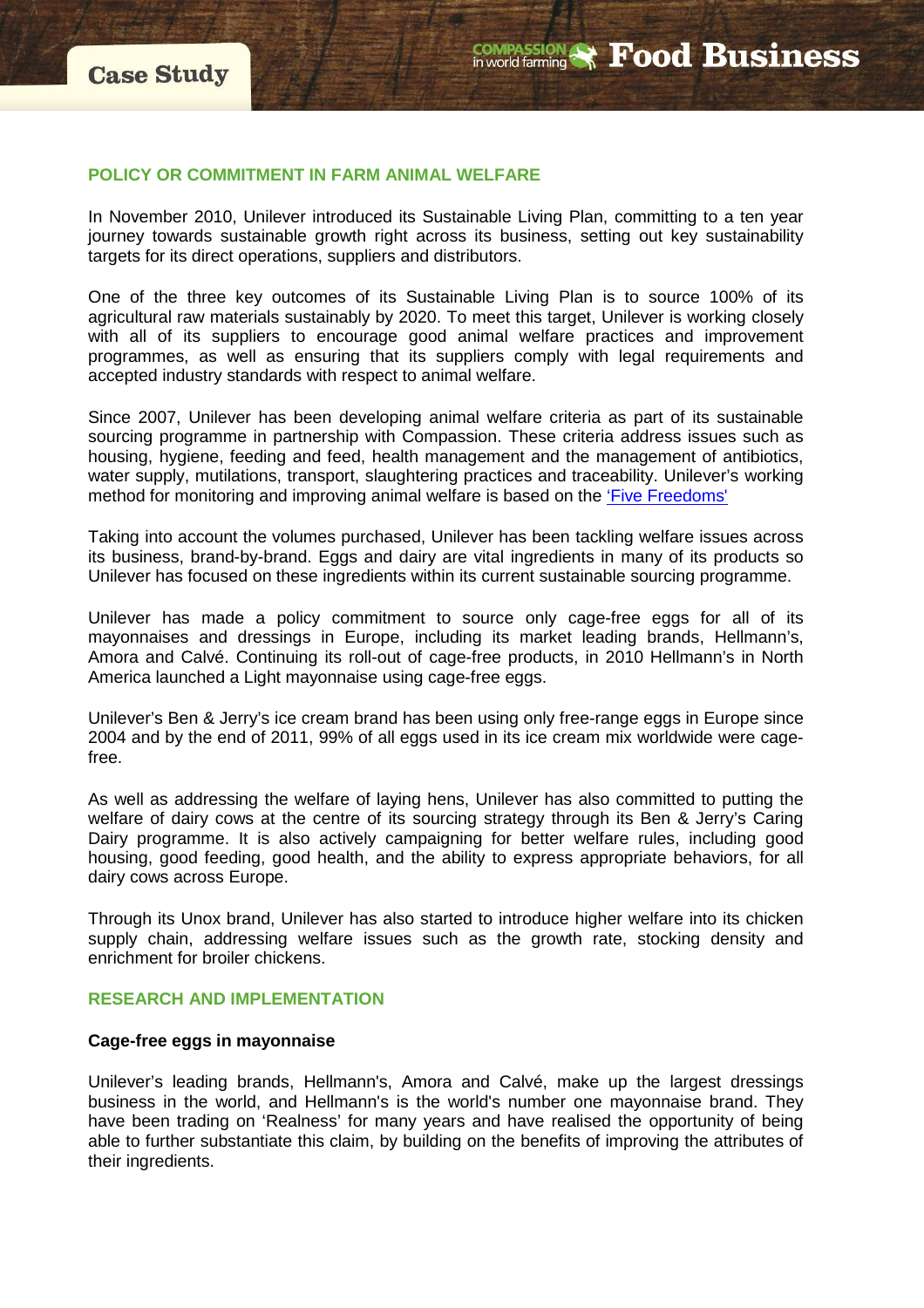For its mayonnaises, the most logical place to focus its attention was on a primary ingredient so Unilever set out to explore consumer associations with cage-free eggs and how to improve the perceptions of the product and brand. It did this by conducting research across six different countries and off the back of this research, in 2009, Hellmann's, Amora and Calvé committed to only using cage-free eggs in their products. With their marketing and promotional activity centred on 'Good Eggs' as a key ingredient, Unilever saw a growth in sales and market share across Europe.

**COMPASSION** 

**Food Business** 

Unilever's cage-free commitment on its mayonnaise and dressings has been rolled out across its entire European operation. This has caused a ripple effect across the industry as other supermarkets and brands, that have recognised the advantage of moving to cage-free eggs, have followed suit. By making this important commitment to the welfare of laying hens in its supply chain, Unilever has enabled a market shift towards higher welfare mayonnaise across the industry.

# **The 'Ripple Effect' of companies adopting cage-free eggs in mayonnaise**



In 2008, Unilever received a Good Egg Award from Compassion for its welfare commitment to source only cage-free eggs for all of its dressings sold in Western Europe. It has made a further commitment to move to 100% cage-free eggs on all of its products, including Ben & Jerry's ice cream and Hellmann's, Amora and Calvé mayonnaises globally by 2020, and this commitment is already taking shape. Unilever won an additional Good Egg Award in 2012 for extending its cage-free commitment to its Hellmann's brand in the US.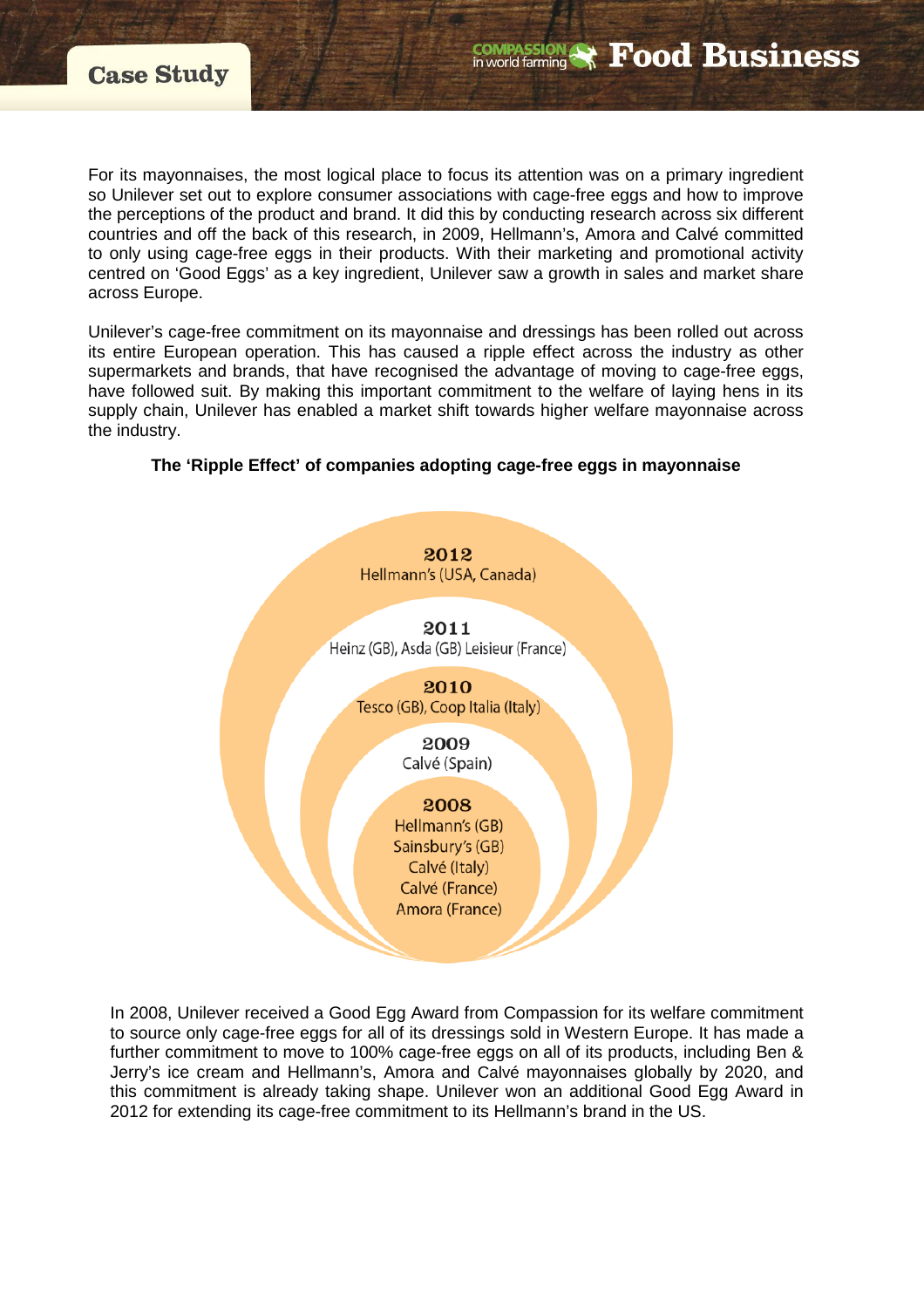# **Ben & Jerry's Caring Dairy programme**

Unilever is also making welfare commitments in the dairy sector through its Ben & Jerry's Caring Dairy programme that sources milk for its ice-cream. The programme offers farmers a way to measure and improve 11 sustainability indicators on their farms, and helps each farmer develop a unique action plan to improve his or her practices. In exchange for participating, Caring Dairy farmers get a little extra for their produce.

Ben & Jerry's believe that caring for a cow's health and well-being is not only good for the cow, but improves the overall performance of the farm and work closely with dairy farmers to ensure their cows are provided with the best conditions.

The Caring Dairy programme is a partnership between Ben & Jerry's and [CONO,](http://www.cono.nl/) the makers of Beemster cheese in The Netherlands, and involves about 200 farmers.

Ben & Jerry's (Europe) won a Good Egg Award in 2011, as well as one of Compassion's first Good Dairy Awards, for its commitment to use higher welfare dairy systems for cows and calves in its supply chain. Ben & Jerry's also won a Good Egg Award in 2012 for using cagefree eggs across its entire US business.

# **Supporting Better Dairy**



Since the Food Business programme began in 2007, Unilever has had a longstanding and productive relationship with Compassion. As a result, its Ben & Jerry's brand joined forces with Compassion and the World Society for the Protection of Animals (WSPA) in 2012 to launch the [Supporting Better Dairy](http://www.happycows.eu/) campaign, with the aim of securing an EU Dairy Cow Welfare Directive.

With standards of dairy cow welfare varying greatly across Europe, the campaign aims to seek a guarantee of minimum welfare standards to protect the welfare of the 23 million dairy cows in Europe, by proposing [new rules](http://www.happycows.eu/documents/EU_Directive_EN.pdf) for good housing, good feeding, good health and appropriate behaviour.

To help raise awareness of the campaign, Ben & Jerry's launched its *Cow Power* ice-cream in October 2012. The coalition has also set up a [dedicated website](http://www.happycows.eu/) to encourage consumers across Europe to sign-up to the campaign in support of the new EU Directive.

# **Higher welfare chicken**

To demonstrate its continuous improvement in farm animal welfare across brand category, Unilever also won a Good Chicken Award in 2012 for its commitment to use higher welfare chicken in its Unox branded products. Unox's ultimate goal is to move to 100% free-range chicken by 2015.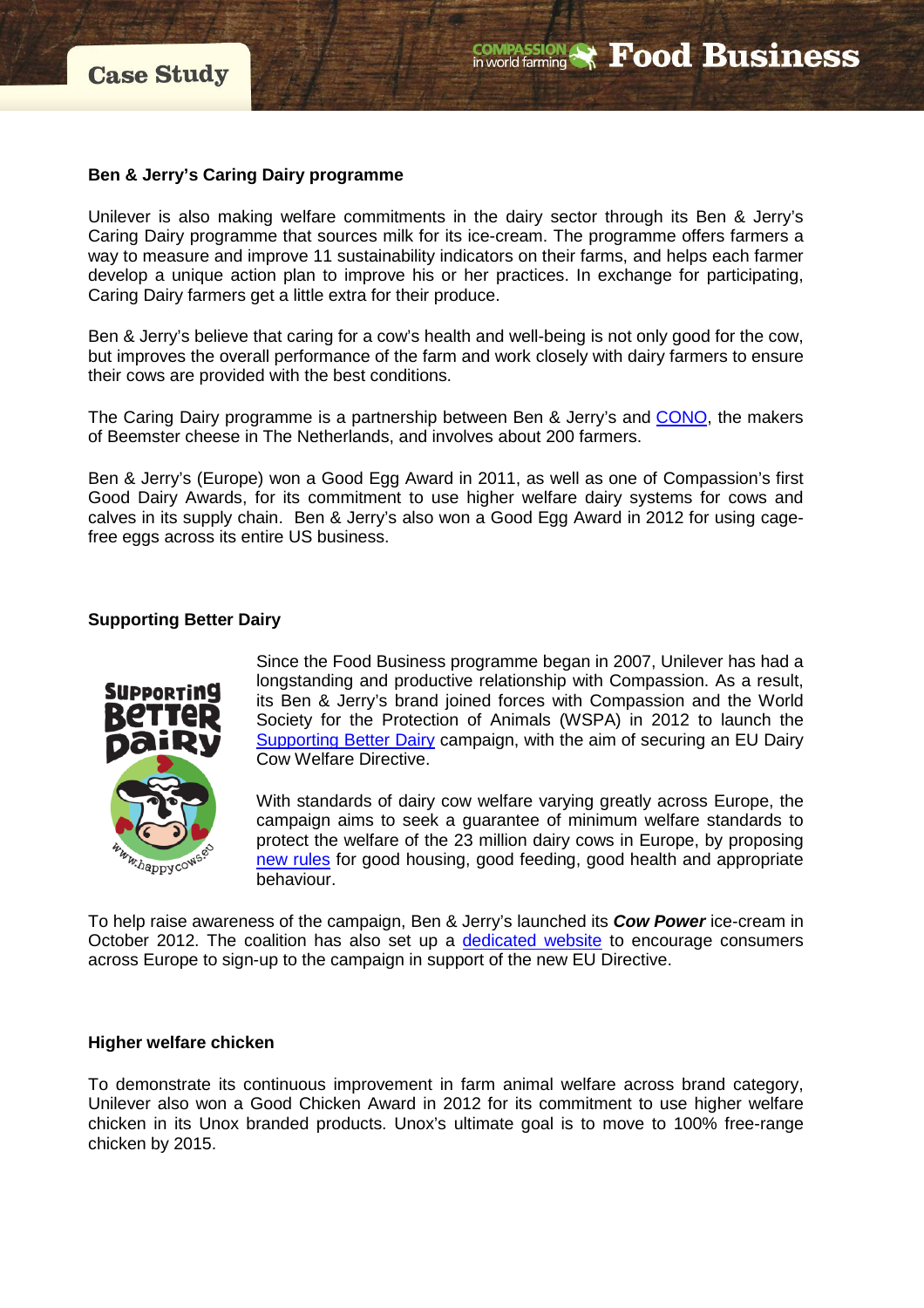## **European Leader Award winner 2012**

In some European countries, farm animal welfare is not high on the agenda for consumers, so it's vital that large, global companies like Unilever are demonstrating and communicating their leadership and commitment to improving farm animal welfare across their businesses.

Compassion's European Leader Award reflects an organisation's commitment to improving welfare across more than one species; to demonstrate continuous improvement in farm animal welfare as part of its corporate social responsibility strategy; and to continually promote the importance of higher welfare to consumers as part of its marketing and communications activities.

In 2012, Compassion awarded one of its first ever European Leader Awards to Unilever, for making farm animal welfare integral to its brand values and celebrating the positive impact it is having on farm animal welfare both at a brand level and across different regions, and for the good example they are setting to the food industry as a whole.

## **COMMUNICATING HIGHER WELFARE**

Through its market-leading brands, Unilever has made considerable investments in communicating and promoting its higher welfare products to consumers, focussing its campaigns on positive messages around good, honest, real ingredients.

Hellmann's ran an advertising campaign of more than £2 million (including TV, outdoor posters, direct mail and press) to promote its free-range Hellmann's mayonnaise and Good Egg Award in 2008, reaching millions of consumers in the UK.

# **Outdoor advertising by Direct Mail**



Ben & Jerry's has also invested £100k in setting up a [Supporting Better Dairy](http://www.happycows.eu/sign) dedicated microsite and creating in-person activities to encourage consumers to sign-up to the campaign calling for better welfare conditions for Europe's 23m dairy cows. The campaign has reached 130,000+ consumers and resulted in 115,000 sign-ups to date.